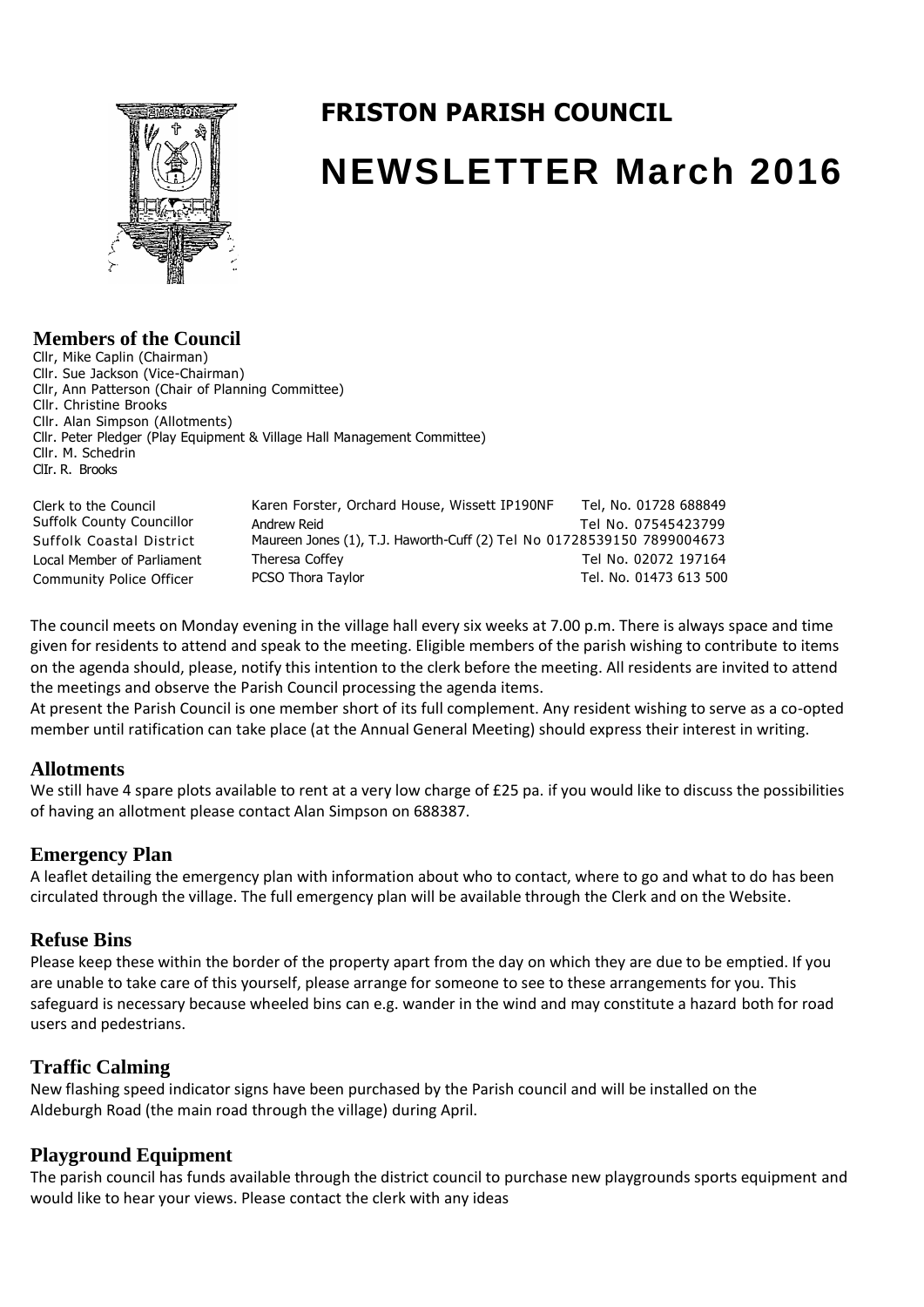# **Queens Birthday**

Arrangements are being made around the country to celebrate the Queens 90. Birthday and Friston is no exception. The beacon on the green will be lit on  $21_A$ April and the Parish Council is hoping to organise a picnic on the green with some music on  $11_{\cdot h}$  June. In conjunction with this, the Old Chequers inn will be providing a hog roast.

# **Footpaths**

The Parish Council will contact SCDC in the event of a blockage or missing or damaged sign so please contact either a councillor or the clerk to report the matter. However, footpaths crossing fields tend to be the responsibility of the farmer or owner.

# **Parking on the Village Green**

This piece of land around which much of the village is formed provides a multi-use facility for our community. It is used for a variety of purposes and occasions during the year and we would like to preserve it, of course, in a fitting manner. However, we are also aware of the paucity of parking space in the village particularly on occasions like weddings, funerals and concerts at the church when the green is used as the main car park for the event. We should be grateful if people wishing to use the green in this way would seek permission from the parish council as we do not feel that regular use of the green as a casual car park is appropriate. Please contact Cllr. A Patterson.

# **Flooding**

There has been a lot of work going on between the council and the Environment Agency and Highways to try to resolve the numerous highways and flooding issues.

The Environment Agency have now completed the de-silting of the water channel from Newton House in Grove Road along Low Road through to the flood alleviation catchment area near the Aldeburgh Road. Unfortunately, due to operational restrictions, mainly Health & Safety concerns, the silt in the channel next to Church Road is still to be dealt with. The flooding and silt from the fields at Manor Farm in Grove Road is still not fully resolved but is still being pursued and hopefully can be brought to a satisfactory conclusion.

# **Make a Will – Free of charge**

Free Wills Month takes place in March 2016. It brings together a group of well-respected charities to offer members of the public, aged 55 years and over, the opportunity to have a solicitor draw-up a simple Will or, alter an existing one, free of charge. You will be able to choose a solicitor from one of its participating firms in selected locations in England and Wales.

The idea behind this scheme is that in return for providing you with a free service you may wish to leave a donation to a chosen charity. Go to: www.freewillsmonth.org.uk to register your interest by providing your name, postcode and email address. You will receive a reminder near the time the campaign starts and will be provided with the names of participating solicitors in Suffolk.

For people under 55 years of age there is a similar UK wide scheme called WILL AID. This runs every November and there are no age requirements or set fee required to take part. However, WILL AID hopes you will make a donation and suggests £95.00 for a single Will or £150.00 for a couple of mirror Wills. The donation will then be split between various UK charities.

Go to: www.willaid.org.uk or telephone 0300 0300 013 or 0207 523 2177. If you have opted for legal cover as part of your Home or Car insurance then check to see if a Will-writing service is also provided.

Many Trades unions like Public & Commercial Services Union (PCS),the NASUWT Teachers' Union, The Fire Brigade and UNISON offer free or heavily discounted Will-writing services for their members.

# **Village Lunch**

This is held on the first Wednesday of each month at noon in the village hall. The meal consists of two courses plus tea or coffee for which the charge to the majority of attendees is £3.50 (made up of £3 for the meal and 50p towards an outing to a local eatery). All are welcome as are, at a reduced price, young children accompanying an adult.

# **Friston Village Web-Site**

We are lucky enough to have a local resident who is willing to put a lot of time into managing a website for the village, http://friston.onesuffolk.net/parish-council/ or just google Friston Parish Council. All of the parish council news and official forms are published on the site as well as a lot of local information.